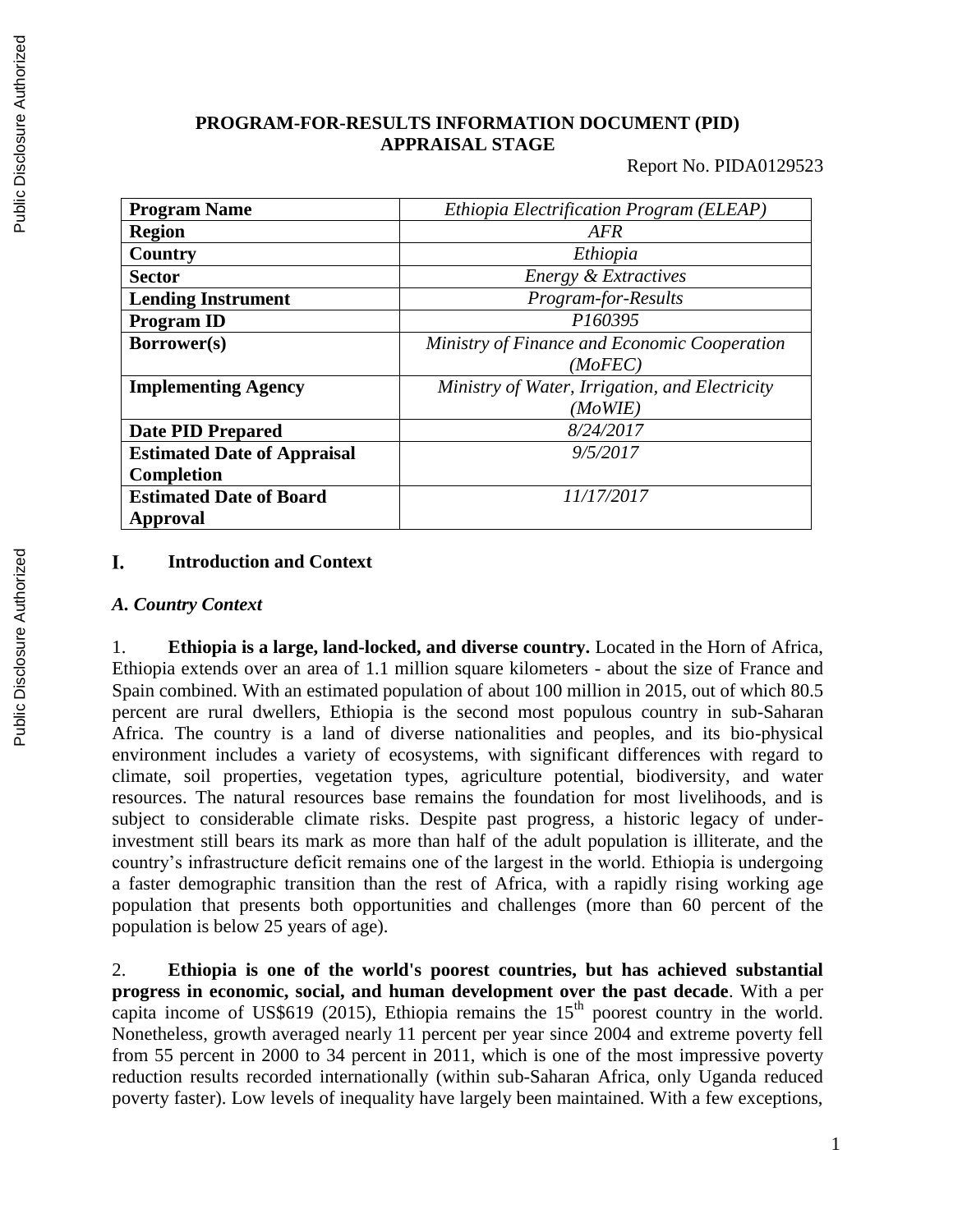Ethiopia attained the Millennium Development Goals. Yet, vulnerability to return to poverty remains high, especially for those engaged in rural livelihoods depending on rain-fed agriculture. Addressing gender gaps between men and women in term of access to education and decision making, rights, employment, unpaid labor, land and productive resources is essential for economic growth in the country. World Bank (2009) estimates indicate that reducing basic gender inequalities in education and the labor market could increase the annual GDP growth in Ethiopia by around 1.9 percentage points.

3. **The Government of Ethiopia (GoE) has embarked on a structural transformation of the economy and society.** GoE has completed its first phase of the Growth and Transformation Plan (GTP-I) (2010–2015), which set a long-term goal for Ethiopia to become a middle-income country by 2025, with a growth rate of at least 11 percent per year during the plan period. During 2011-2015, Ethiopia grew at a rate of 10 percent. A second phase of the GTP (GTP-II) is under implementation for the period 2015-2020. The GTP-II puts a strong emphasis on structural transformation, industrialization, urbanization, and export promotion. Public infrastructure investment has been at the center of the country's economic strategy. Ethiopia was able to achieve a substantial expansion of energy, road, railway, and telecom infrastructure, financed by domestic and external public borrowing. However, the investment climate for private sector remains suppressed (in 2017, Ethiopia's 'Doing Business' ranking was 159). Public investments in basic service provision, such as education and health, have contributed to poverty reduction, as did the introduction of rural safety nets. GTP-II continues to commit that women and youth benefit from and participate in overall economic, political and decision-making processes in Ethiopia. In the electricity sector, GTP-II priority is to provide sufficient power for both domestic consumption and export, while significantly increasing households access.

## *B. Sectoral and Institutional Context of the Program*

4. **Ethiopia has vast and largely unharnessed clean energy resources.** Ethiopia is endowed with significant renewable energy resources, with huge potential for hydro, solar, wind, and geothermal power. It is one of the few countries in sub-Saharan Africa, if not the world, which generates all of its electricity from renewable resources. Already, the available generation capacity, mostly hydropower, has reached 4,256 MW (second highest in sub-Saharan Africa). Other large scale hydropower projects (with capacity exceeding 6,000 MW) are now under construction. However, actual energy supplied from these hydropower plants is subject to uncertainty and fluctuations due to variations in seasonal and annual rainfall amounts, as well as climate change (e.g. impact of the El Nino factor in 2015-2016 led to country-wide blackouts). Given the expected strong growth in demand for electricity (nearly 10 percent, annually), complementary energy resources must be developed to mitigate the risk of overreliance on, and variability of hydropower.

5. **A diversified mix of supply resources (including solar, wind, and geothermal power) can not only ensure continued sufficiency of supply but can also act as a mitigant to climate change.** In line with Pillar Three of Ethiopia's '*Climate Resilience Green Economy (CRGE) Strategy*' (2011), the GoE targets to have about 15-20 percent of its energy supply from non-hydropower based renewable resources (during GTP-II). Based on these planned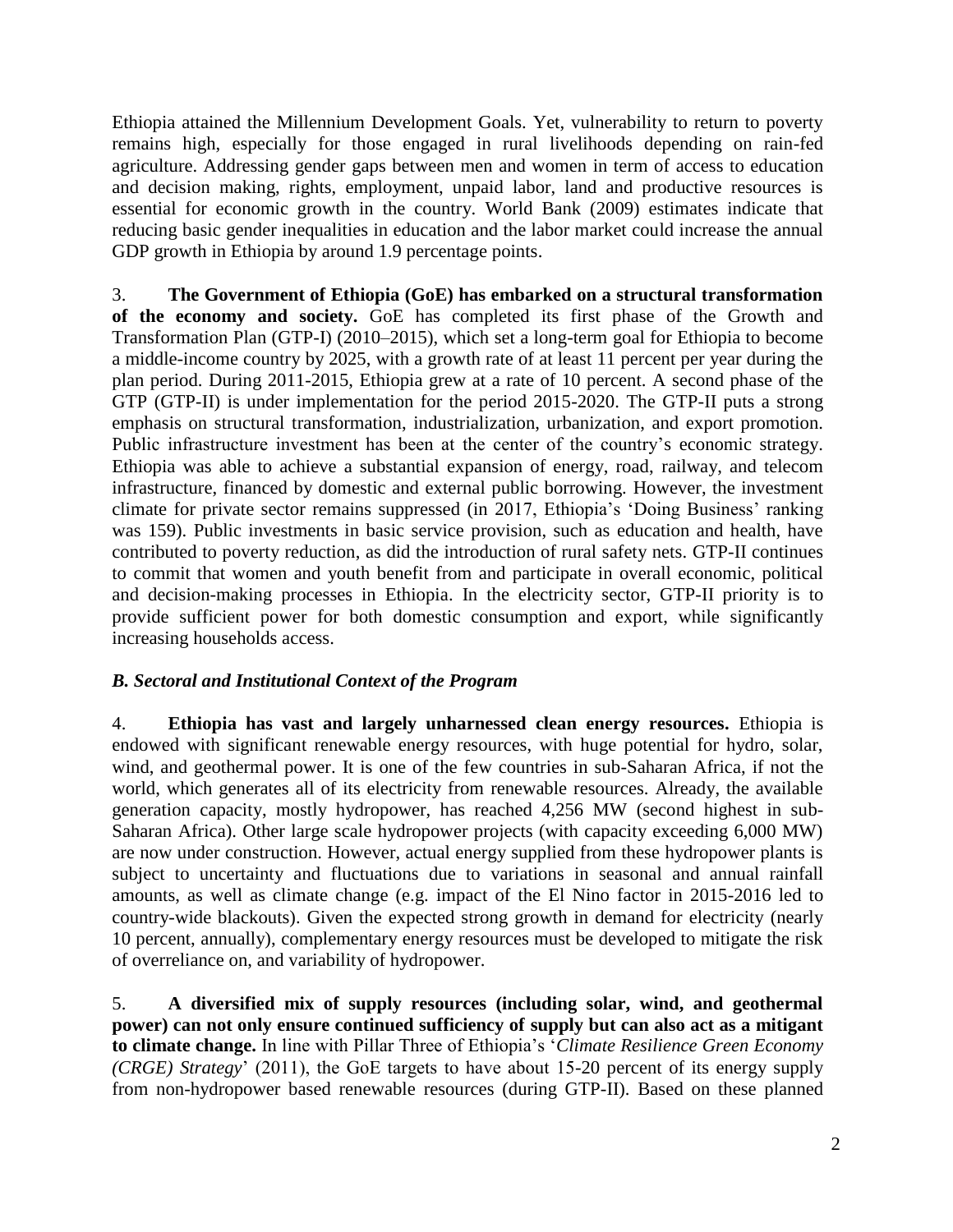additions to generation capacity, including that provided by solar, wind, and geothermal sources, Ethiopia is expected to have over 9,000 MW of installed capacity by 2020, which would provide sufficient energy (over 25,000 GWh) to supply the expected demand.

6. **Ethiopia's electrification rate is at odds with its huge energy resources.** In addition to the abundant electricity generation capacity, the grid network has also expanded substantially under the GTP-I (covering nearly 60 percent of towns and villages, representing about 80 percent of the population). Despite major strides in the past decade, Ethiopia's electricity sector continues to fall short of the promise of effective service delivery, with the second highest energy access deficit in Africa (in absolute terms), and an on-grid access rate of less than 20 percent. The last-mile connections have not kept pace with infrastructure expansion due to lack of financial resources as well as weak utility capacity, posing a binding constraint to economic growth and social development. There are over 350,000 registered customers who have been waiting for a connection for the past many years, of which, about 50,000 have already paid the full connection fee. Currently, it is estimated that of the about 14.4 million unelectrified households, about 5 million customers living within connectionviable vicinity of the grid.

7. **The GoE is undertaking far reaching restructuring of the sector, focusing on electricity service delivery**. In 2013, the vertically integrated utility, Ethiopian Electric Power Corporation (EEPCo), was unbundled into two public enterprises: (a) the Ethiopia Electric Power (EEP) Company, responsible for the generation and transmission sub-sectors; and (b) the Ethiopian Electric Utility (EEU), responsible for power distribution and sales, while the Ministry of Water, Irrigation and Electricity (MoWIE) is responsible for oversight of the electricity sector. The implementation of the Universal Electricity Access Program (UEAP), which constitutes one of the most significant grid expansion programs in recent years in sub-Saharan Africa, moved from EEP to EEU in January 2016. The GoE also established an independent regulatory agency, the Ethiopian Energy Authority (EEA), responsible for developing effective rules, directives, and standards for sector.

8. **Efforts are also underway to improve the implementation capacity of the sector utilities which has, thus far, constrained the scaling-up of electrification programs.** The fast-paced growth of the sector in the past decade created capacity challenges for EEP and EEU. To address this, a management contractor was brought in for two years (Power Grid Corporation of India) after the unbundling process; however, significant improvements were not observed due to the limited scope of the engagement (there was limited delegated authority provided for some key management areas). Access expansion in Ethiopia has lagged for several reasons, including the absence of coordinated technical and planning functions (e.g. least-cost, nation-wide connections rollout program), absence of streamlined workflow and supply chain networks, and lack of efficient commercial processes. While strategic focus on various segments of the electricity sector's value chain has improved, as new agencies, EEP and EEU, are continuing to encounter significant challenges related to implementation of large-scale projects. Many efforts are now underway to address internal administrative and operational issues (e.g. complete overhaul of the systems and tools, business process reengineering, separation of financial accounts, upgrading the billing, accounting, and related management systems, etc.). Going forward, the GoE plans to continue the process of internal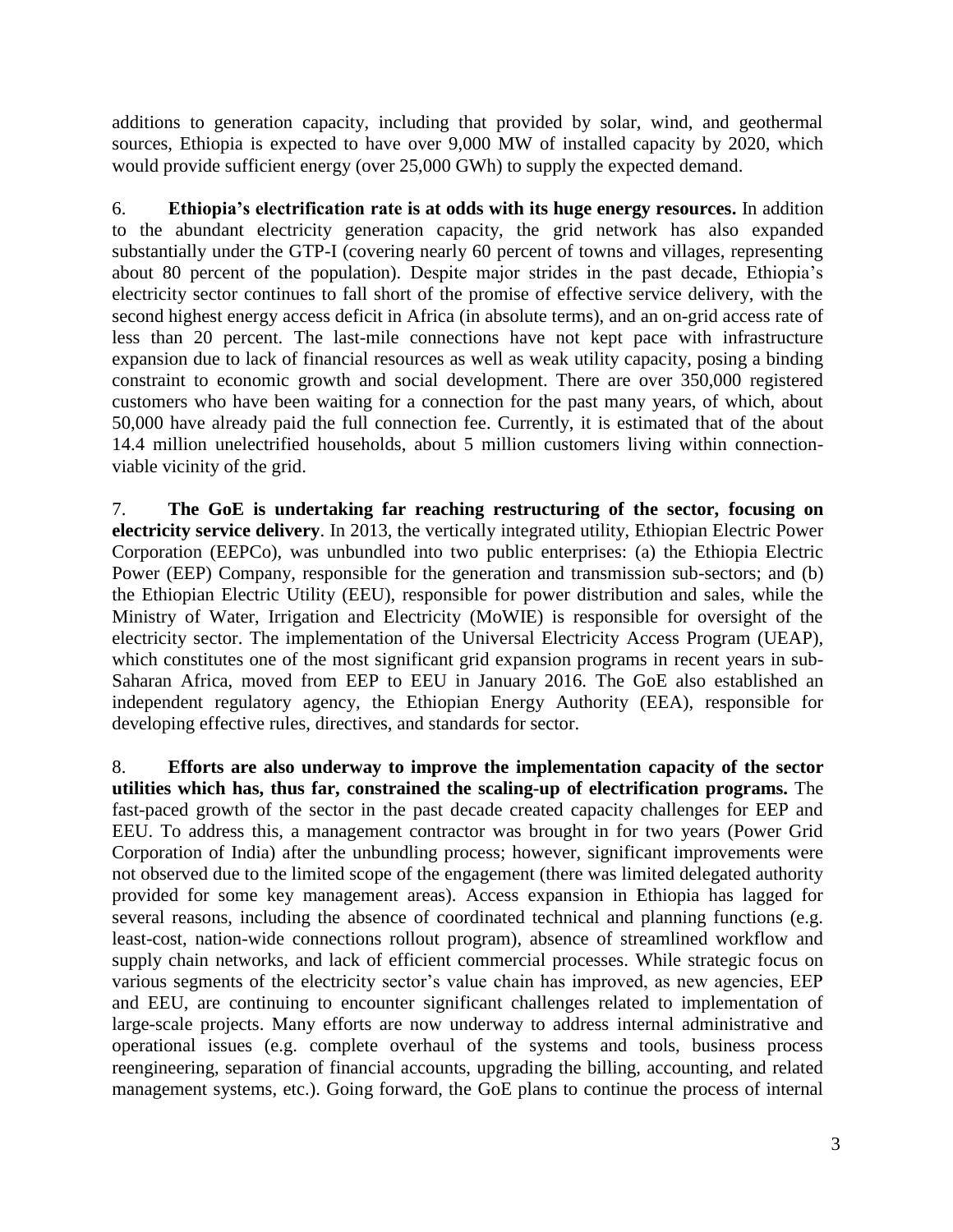reform and capacity development of the utilities.

9. **With GTP-II, the GoE's focus is on last-mile connectivity and not just infrastructure growth.** The GoE recognizes the need to focus on connecting households and has put strong emphasis on rapid scale-up of electricity connections, particularly, in areas that are already within the immediate and short-term reach of the network. Rolling out household connections is a top priority; it is also a high-impact, low-hanging fruit to be reaped in areas already served by the network, with corresponding generation capacity to serve those households already available or under construction. EEU, responsible for operating the distribution network as well as for expanding the rate of on-grid electrification, is also going through a process of departmental reorganization to align and streamline its business processes for increased service delivery.

10. **GTP-II has also put forward ambitious off-grid targets, which would continue the success achieved in the distribution of stand-alone solar systems under ongoing programs**. Currently, the off-grid expansion is implemented through two channels: (i) Rural Electrification Fund (REF), with focus on the installation of stand-alone solar systems facilitated by Regional Energy Bureaus (REBs), and public facilities program working with the Ministries of Health and Education both with geographical focus on un-electrified rural areas; and (ii) credit facilities administered by the Development Bank of Ethiopia (DBE) (since 2013 under the IDA-financed projects, Electricity Network Reinforcement and Expansion Project (ENREP) and ENREP Additional Financing (AF)), which are successfully channeling finances to support private sector enterprises (PSEs) and micro-finance institutions (MFIs) for deployment of off-grid renewable energy systems and energy efficient products. In the past three years, over a million households have benefited from improved access to renewable energy products and services, which include solar lighting and improved cooking solutions.

11. **Ethiopia aims to reach universal electricity access by 2025 in accordance with the National Electrification Program.** The GoE launched its '*National Electrification Strategy*' (NES) in June 2016. The NES defined the strategic priorities for sustainable energy sector development and scaling-up electrification. The GoE's '*National Electrification Program*' (NEP) will support the implementation of the electrification program and will be carried out in phases based on a least-cost, spatial-proximity targeting methodology. The NEP takes a comprehensive approach to electrification through a balance of on-grid and off-grid service provisioning, as well as public and private sector led interventions. Moreover, the NEP also aims to address the institutional and technical bottlenecks through a comprehensive set of program implementation support activities to be carried out in the near term to ensure the achievement of the targets. Projections indicate grid service delivery will remain primary delivery modality while off-grid is expected to reach a peak in 2025 serving 35 percent of the population and then tapering off to be a relatively marginal supply solution in 2030.

12. **The proposed Ethiopia Electrification Program (ELEAP) supports the NEP, by financing the first phase of grid intensification activities, building implementation capacity, and creating a blueprint for scaling-up electrification**. The proposed ELEAP is also designed to create the framework for crowding in resources from other development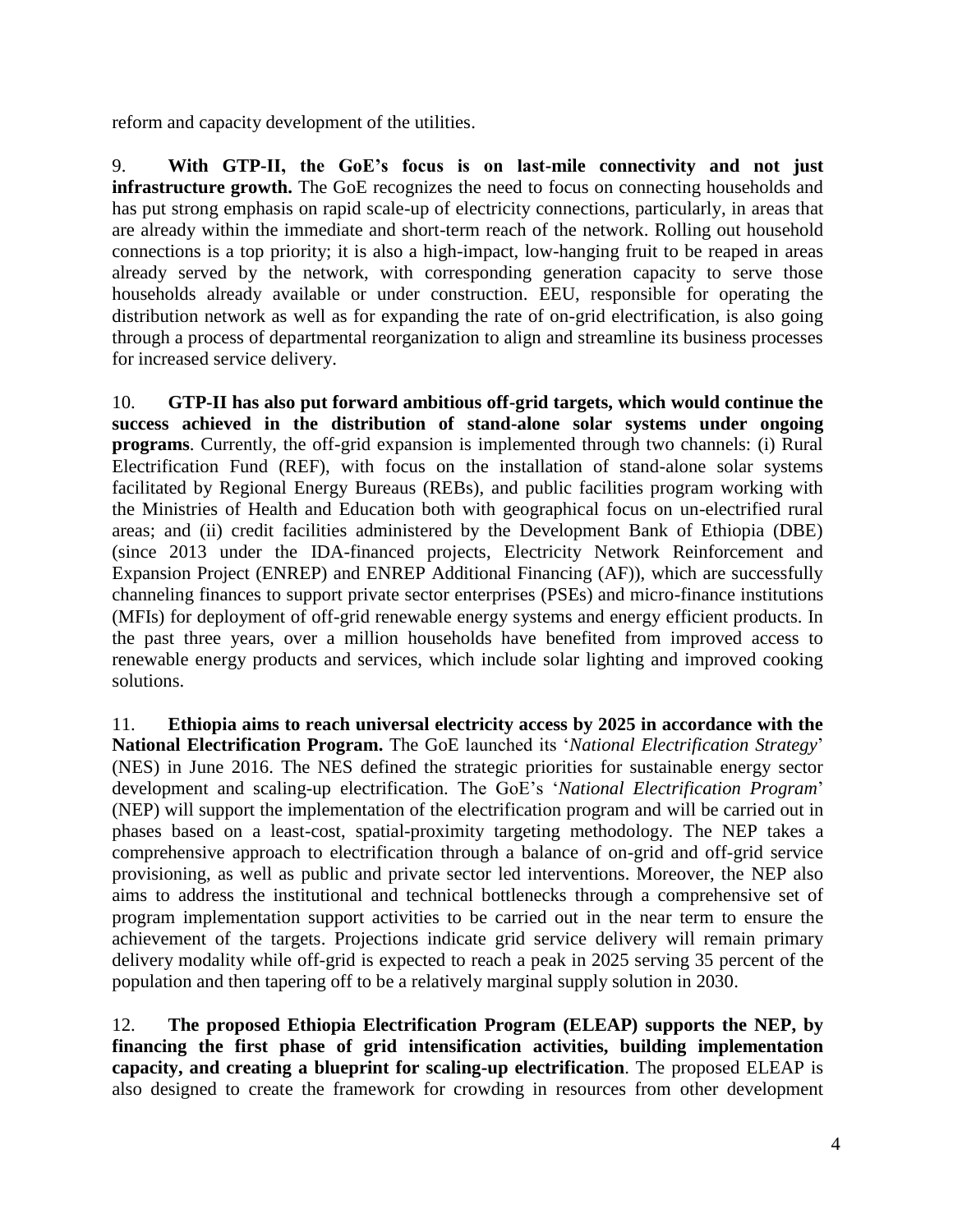partners. Using a Program-for-Results (PforR) instrument, ELEAP would help establish a sector-wide programmatic approach for financing electrification by demonstrating the viability of the NEP and ensuring good practices for access expansion.

*C. Relationship to the Ethiopia Country Partnership Framework* 

13. **The proposed ELEAP is aligned with the Bank's Country Partnership Framework (CPF) for Fiscal Years (FY) 2018-2021**. In particular, it supports Focus Area 2 ('Building Resilience and Inclusiveness'), by providing access to electricity to the citizens of Ethiopia. It directly supports Objective 1.2 'Increased Access to Reliable Energy Supply' by providing financing for the implementation of the NEP to significantly scale up energy access in the country and assisting the GoE reaching universal electrification. The operation also supports the CPF focus on building resilience and inclusiveness (including gender equality).

14. **The proposed ELEAP supports the Bank's twin goals of poverty reduction and shared prosperity and is aligned with Sustainable Development Goal 7 (SDG7), Sustainable Energy for All (SE4ALL), and the Bank's Energy Sector Directions Paper (ESDP).** Provision of last-mile electrification under the proposed ELEAP will increase access to electricity services for poor households, particularly in rural areas, enabling opportunities to study and work, contributing to raising quality of life and improving safety at night and stimulating off-farm activity and economic interaction. Increased access to reliable electricity supply will not only lower costs and improve the profitability of business enterprises, but is also key to enabling the set-up of new private sector-led enterprises, which stimulate GDP growth. In addition, the Program will contribute to the cross-cutting issues, such as, gender and climate change, by supporting expansion of low-emission renewable energy, which reduces women's exposure to indoor air pollution and time-burden associated with obtaining alternative energy sources. In addition, improved electricity access for social services, such as, health clinics, will promote gender equality through gains in maternal health outcomes.

15. **The Bank is well placed to support the GoE's NEP.** There is a strong development rationale for the public-sector support to the proposed ELEAP. The Bank has broad experience supporting the design and implementation of access programs around the world, such as, in Vietnam, Bangladesh, Kenya, Tanzania, and Rwanda. Under these programs, the Bank has provided support for the establishment of an adequate framework and financing for investments, to ensure sustainability of investments. Such experiences have allowed the Bank to identify lessons learnt and best practices at the technical, institutional, financial levels, factoring in the specific context of each country.

16. **The proposed ELEAP will build on the Bank's ongoing support to the Ethiopian electricity sector value chain**. The Bank's support to the energy sector includes over US\$1 billion of IDA financed projects under implementation which include energy resource development, network rehabilitation and expansion, as well as access enhancement. The Bank's portfolio is well aligned with principles of 'Maximizing Finance for Development' under IDA-18. This includes supporting increased commercial financial flows to the electricity sector in power generation (development of IPPs), as well as supporting increased private sector participation in off-grid service delivery (under ENREP and NEP). The proposed ELEAP provides public sector financing for electrification initiatives where commercial financing is not considered viable, while also supporting utility reforms and institutional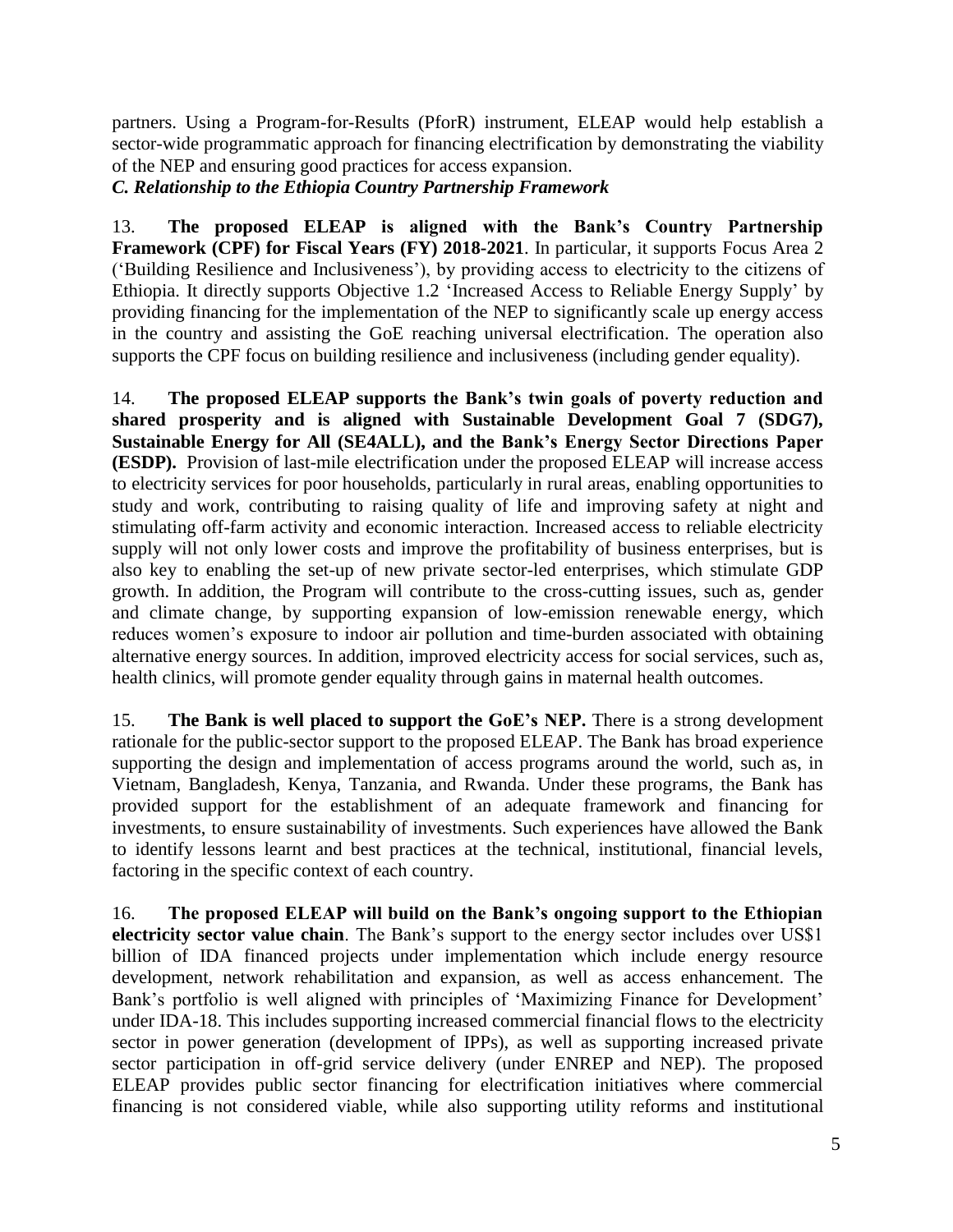strengthening which can further support increased commercial financial flows in the future. The Bank's comprehensive engagement has allowed it to gain deep understanding of the electricity sector and enables it to effectively support the implementation of the NEP, from the strategic perspective of overall universal electrification. Through its technical assistance engagements (e.g. ESMAP-funded Africa Renewable Energy Program, Africa Energy and Gender, and the State and Peacebuilding Fund), the Bank is already supporting the GoE finetune a comprehensive and coordinated electrification program (NEP-IRM). The proposed ELEAP will also help strengthen the institutional and technical capacity to define, implement and oversee the NEP, optimizing the allocation of financial, technical and institutional resources, and mobilizing investments from development partners.

17. **The PforR instrument is well suited to support the NEP.** The PforR instrument rewards achievement of and accountability for results. The NEP's primary objective to expand electrification through measurable targets, with clear outputs, and beneficiaries. In addition, the instrument provides the Bank with leverage to inform and influence key strategic and policy orientations necessary to implement a viable electrification program. The PforR instrument allows the establishment of high-level, programmatic targets, compared with the traditional investment approach, with focus on project-based implementation. As such, the PforR instrument provides a unique opportunity to influence system-wide improvements by supporting the GoE's flagship engagement in the electricity sector, i.e., the NEP. The resultsbased financing approach can drive momentum behind these objectives by incentivizing key outcomes that usually do not get sufficient attention. The PforR approach would allow the Bank's intervention to better align with the GoE's goals. The improvements expected as part of the proposed ELEAP at the institutional level will strengthen the sector. In this context, the sector institutions would also be incentivized to address the challenges of a growing sector, by focusing on improving their technical and operational performance. The PforR allows the GoE to use and strengthen its own systems, which not only ensures longer term sustainability of the NEP, but also provides a unique window of dialogue on core issues (e.g. utility reform, institutional capacity development, etc.). The implementation of the proposed ELEAP as a PforR, can also create a compelling vehicle for syndication of funds from other development partners.

## **II. Program Development Objective and Results**

#### *A. Program Development Objective (PDO)*

18. The Program Development Objective (PDO) of the proposed ELEAP is to increase access to electricity in Ethiopia and to enhance institutional capacity for planning and implementation of the Government's electrification program.

19. The following outcome indicators will be used to measure achievement of the PDO:

- **PDO Indicator 1:** Number of people provided with on-grid electricity service;
- **PDO Indicator 2:** Number of people provided with off-grid electricity service;
- **PDO Indicator 3:** Improved planning and implementation capacity of the electricity sector.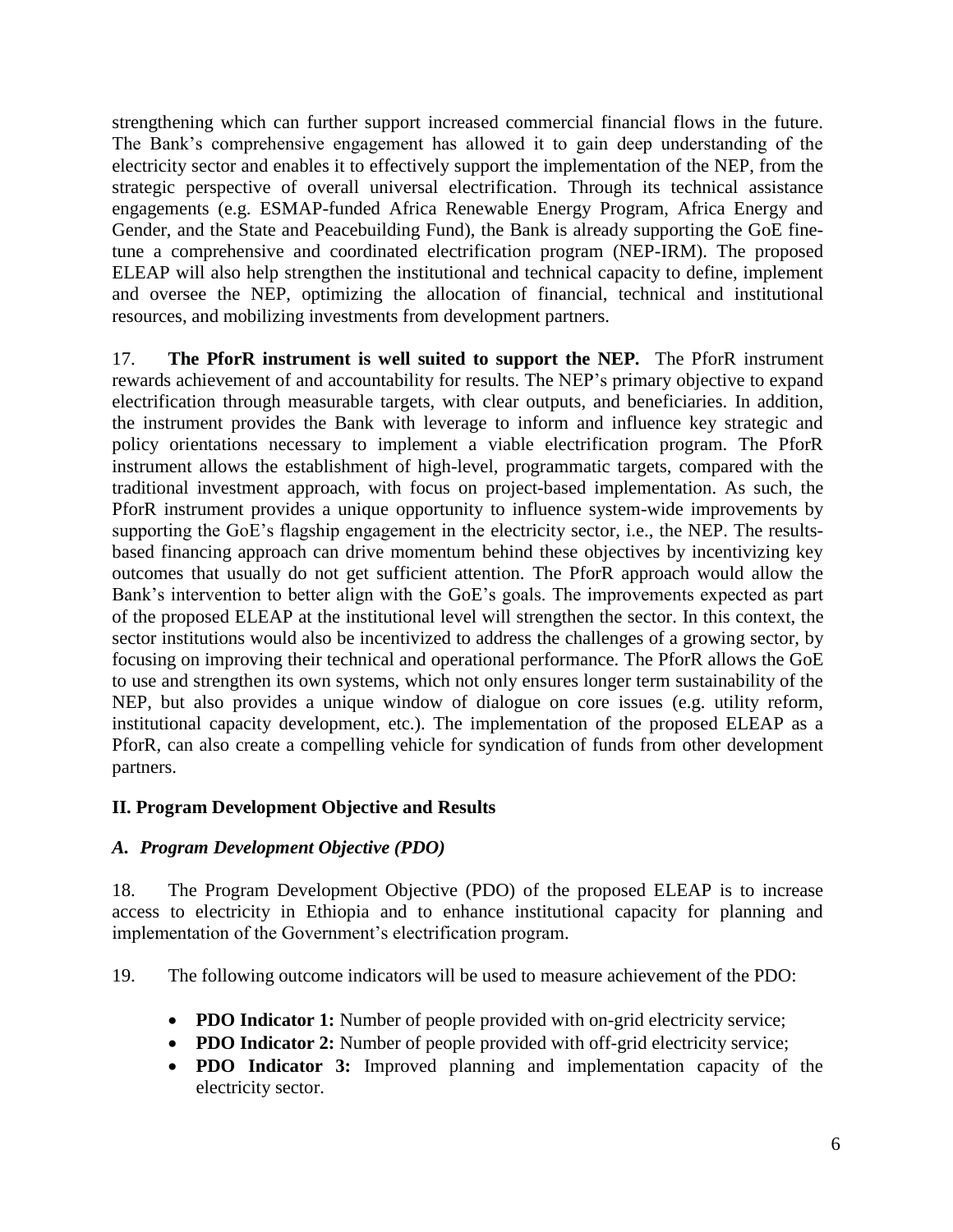# *B. Key Program Results*

20. The proposed ELEAP will contribute to three key result areas formulated under the NES which are integral to the NEP's objectives of increasing access to electricity through coordinated on- and off-grid activities. These are summarized as follows:

| <b>Results</b><br><b>Area</b>                                                                                    | <b>Activities</b>                                                                                                                                                                                                                                                                                                                                                                                                                                                                                                    | <b>Outcomes</b>                                                                                                                                                                                                                                                                                                                                                                                                                                                                                                                                                                     |                                                                                                                                                                                                                                                                                                                                                                                                                               |
|------------------------------------------------------------------------------------------------------------------|----------------------------------------------------------------------------------------------------------------------------------------------------------------------------------------------------------------------------------------------------------------------------------------------------------------------------------------------------------------------------------------------------------------------------------------------------------------------------------------------------------------------|-------------------------------------------------------------------------------------------------------------------------------------------------------------------------------------------------------------------------------------------------------------------------------------------------------------------------------------------------------------------------------------------------------------------------------------------------------------------------------------------------------------------------------------------------------------------------------------|-------------------------------------------------------------------------------------------------------------------------------------------------------------------------------------------------------------------------------------------------------------------------------------------------------------------------------------------------------------------------------------------------------------------------------|
| <b>Results Area</b><br>1: Increase<br>access to on-<br>grid<br>electricity in<br>areas<br>covered by<br>the grid | Service drops, including<br>$\bullet$<br>meters, and ready-boards.<br>LV and MV lines<br>$\bullet$<br>constructed or rehabilitated                                                                                                                                                                                                                                                                                                                                                                                   | Cumulative number of non-<br>$\bullet$<br>residential grid connections<br>made under the Program<br>Households connected to the<br>$\bullet$<br>grid under the Program that<br>are female-headed                                                                                                                                                                                                                                                                                                                                                                                    | <b>Establish on-grid</b><br>$\bullet$<br>electricity<br>connections                                                                                                                                                                                                                                                                                                                                                           |
| Results Area<br>2: Increase<br>access to<br>off-grid<br>electricity                                              | Preparation of feasibility<br>$\bullet$<br>studies and implementation<br>plans for mini-grids and<br>stand-alone solar systems<br>Installment of renewable<br>$\bullet$<br>energy/hybrid mini-grids<br>Installment of stand-alone<br>$\bullet$<br>solar systems                                                                                                                                                                                                                                                      | Households provided with<br>$\bullet$<br>electricity via mini-grids<br>and stand-alone solar<br>systems.<br>Cumulative number of mini-<br>$\bullet$<br>grids installed.<br>Cumulative number of<br>$\bullet$<br>stand-alone solar systems<br>installed.<br>Cumulative capacity of<br>$\bullet$<br>renewable energy installed<br>through mini-grid projects<br>under the Program                                                                                                                                                                                                     | Provide off-grid<br>$\bullet$<br>electricity access                                                                                                                                                                                                                                                                                                                                                                           |
| Results Area<br>3:<br>Strengthen<br>sector<br>capacity and<br>institutional<br>reform                            | Staff training & annual<br>$\bullet$<br>capacity building activities<br>Preparation of studies on:<br>$\bullet$<br>Affordable customer<br>connection policy<br>Low cost<br>electrification/technical<br>standards<br>Long-term financial<br>sustainability<br>Power system<br>$\blacksquare$<br>rehabilitation<br>Establishment of minimum<br>$\bullet$<br>entry conditions for<br>procurement<br>Preparation of off-grid<br>$\bullet$<br>strategy<br>Establishment of gender<br>$\bullet$<br>and citizen engagement | DoE with an integrated<br>$\bullet$<br>M&E system established<br>and maintained<br>Least cost GIS expansion<br>$\bullet$<br>updated yearly by MoWIE.<br>Annual connection roll-out<br>$\bullet$<br>plans adopted by EEU<br>Audited financial statements<br>$\bullet$<br>(compliant with<br><b>International Financial</b><br>Reporting Standards, IFRS)<br>submitted<br>Acceptable performance of<br>$\bullet$<br>procurement processes and<br>audit system<br>Reports on F&C approved<br>$\bullet$<br>by FEACC<br>Adoption of accountability<br>$\bullet$<br>and grievance redress | <b>Sector capacity</b><br>$\bullet$<br>and institutional<br>reform<br>strengthened:<br><b>Sector</b><br>$\blacksquare$<br>institutional<br>capacity<br>(including M&E)<br><b>Sector planning</b><br>$\overline{\phantom{a}}$<br>capacity<br><b>Fiduciary Systems</b><br>$\overline{\phantom{a}}$<br><b>Gender</b> and<br>÷,<br><b>Citizen</b><br>engagement<br>systems<br><b>Safeguards</b><br>$\bar{\phantom{a}}$<br>systems |

#### **Program Results Chain**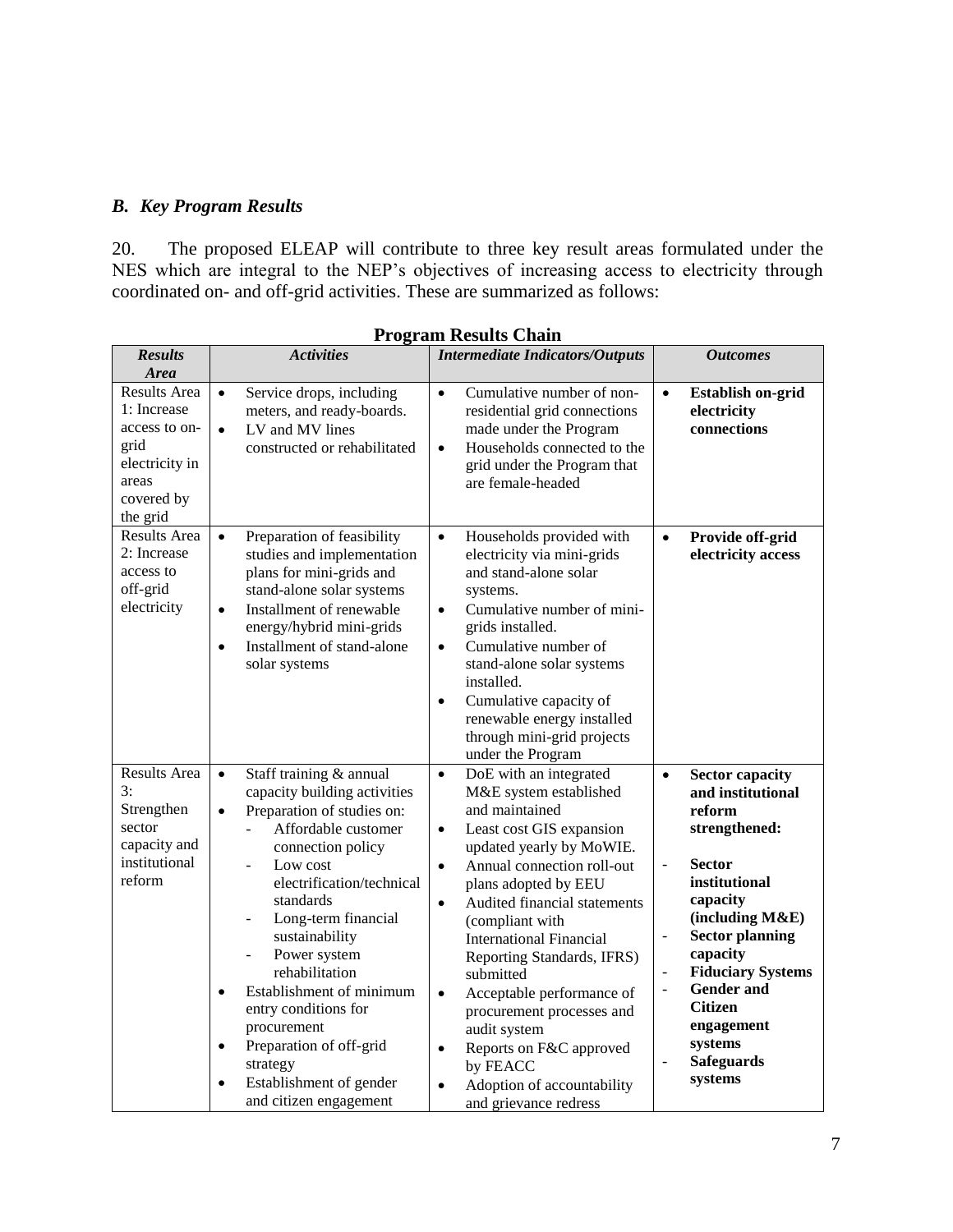| <b>framework</b> |           | mechanisms                 |           | Improved cost-      |
|------------------|-----------|----------------------------|-----------|---------------------|
|                  |           | Increase in women's        |           | effectiveness of    |
|                  |           | employment at EEU          |           | Program             |
|                  |           | Reports on CE and gender   | $\bullet$ | Improved skill      |
|                  |           | published                  |           | development         |
|                  | $\bullet$ | ESMS per adopted           |           | <b>Increase in</b>  |
|                  |           | guidelines established and |           | customer            |
|                  |           | maintained                 |           | satisfaction in key |
|                  |           |                            |           | aspects             |

# **III. Program Context and Design**

#### *A. Program Background*

## *The Government's Program - NEP*

21. The NEP aims to achieve universal electrification by 2025. The NEP will be carried out in phases, with the initial focus being on the first five years of the Program (2018-2023). The NEP is organized into three pillars addressing the dominant challenges of the sector: (i) Pillar 1: On-grid electrification; (ii) Pillar 2: Off-grid service expansion; and (iii) Pillar 3: Sector capacity and institutional reform. Each of the pillars provides a specific menu of activities to be carried out to reach universal electrification. The phased focus under the NEP also allows for enhanced technical planning and fund mobilization.

22. **Pillar 1 - On-grid electrification:** Given the unique situation of the electricity sector in Ethiopia (sufficiency of supply and vast grid network footprint), the core focus of the NEP in the early years will be around on-grid access provision. The execution will be carried out as follows:

- (i) **Densification:** Given the status of the electricity supply as well as grid coverage in Ethiopia, the NEP, in the early years, will be targeting last-mile connections to nearly 5 million households that are in close vicinity to the existing network infrastructure of EEU. These connections mostly require short low voltage (LV) expansion, service drops, and meters.
- (ii) **Expansion:** The second phase of the NEP will target connecting new customers who are not proximate to the existing grid. These connections will require both medium voltage (MV) and LV extensions (as well as possible reinforcement of the transmission network and energy generation). Detailed network design for grid expansion will be informed by completion of the comprehensive geospatial least-cost roll-out plan (under development).

23. **Pillar 2 - Off-grid service provisioning:** Understanding that the expansion of on-grid service is a multi-decade undertaking, support for sustainable and affordable off-grid service provision (e.g. stand-alone solar systems or mini-grid systems) will be implemented under the NEP alongside the on-grid connections rollout. Pillar 2 of the NEP targets communities for which the grid still represents the optimal technology solution, but would not be reached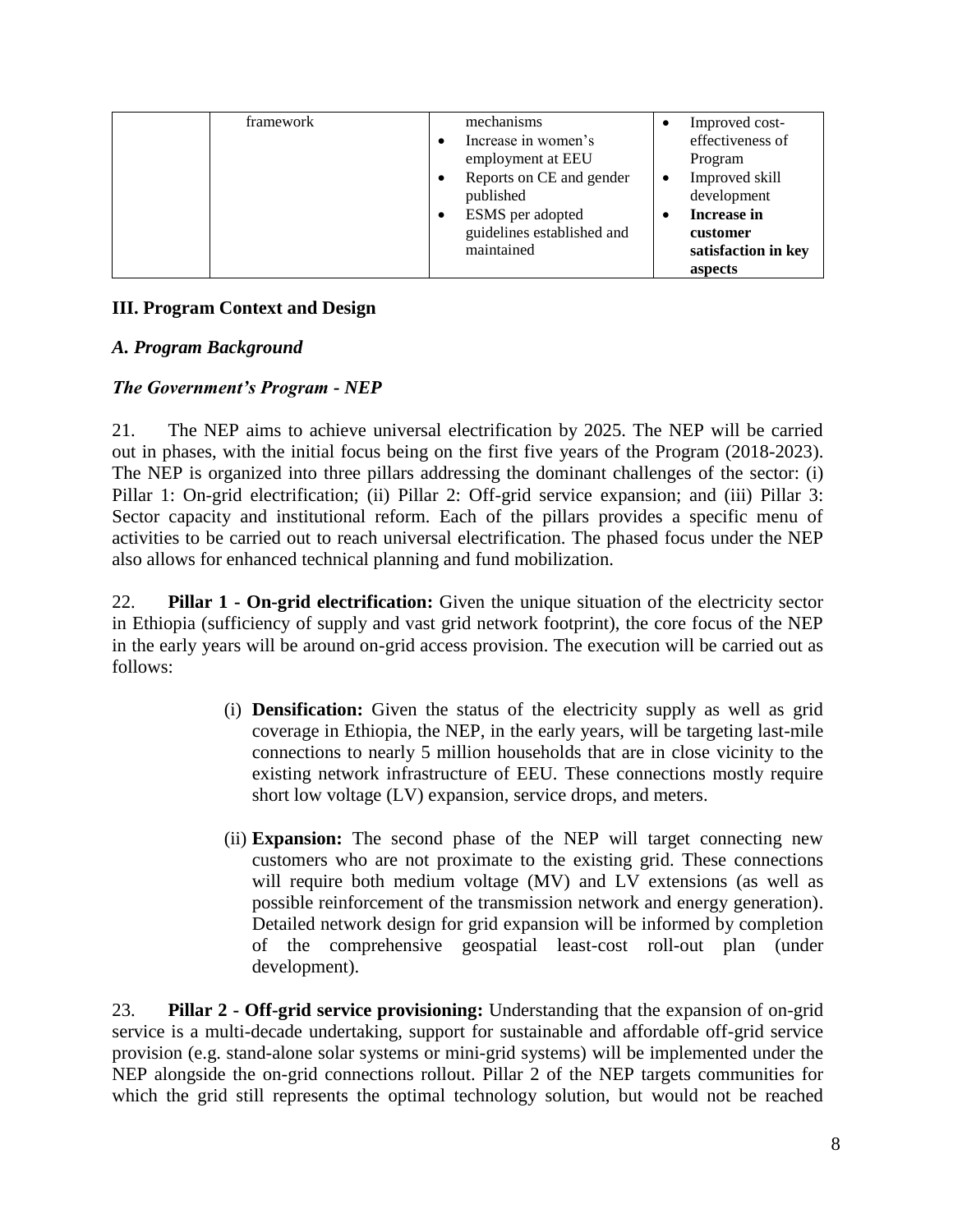within the next 5-10 years (pre-electrification beneficiaries) as well as communities and villages for which grid is not the least-cost solution. Two main sub-programs are:

- (i) **Stand-alone solar:** Targeting the rollout of solar photovoltaic (PV) systems through a combination of public and private sector led approaches. The private sector would be supported by a combination of market development support and access to finance programs (such as, credit facilities provided by the DBE). In remote areas of the country, where private sector has not established distribution channels, public program will be implemented (for instance, through the EEU or the MoWIE. The implementation modalities for public and private provision of stand-alone solar systems will be defined in the planned off-grid strategy (as part of the NEP).
- (ii) **Mini-grids:** Targeting the roll-out of micro/mini-grids with local LV networks and powered by appropriate renewable energy resources (solar or hybrid), implemented through a combination of public and private sector led approaches. Deployment of a nationwide mini-grid program in remote areas will require clarity on tariffs, grid integration protocol, quality of service, etc.; these issues will be addressed in the planned off-grid strategy under the NEP.

24. In addition, the NEP targets to achieve universal access for all social services delivery institutions, especially, in the health and education sector, as well as ensure adequate and reliable services for new established ones. Under the NEP, secondary schools and health centers are expected to achieve universal access by 2022; primary schools and remote health posts by 2025.

25. **Pillar 3 - Sector capacity and institutional reform:** Focuses on providing the necessary technical assistance and capacity building support required by the sector institutions to achieve the ambitious targets set under Pillar 1 and Pillar 2 - directly supporting the achievement of outcomes from the first two pillars. This includes a comprehensive program with focus on utility reform and skill development in the following areas: (i) planning capabilities; (ii) technical and commercial capacities; (iii) financial management functions; (iv) streamlining procurement; (v) transparency, accountability, and governance; (vi) safeguarding the environment and society; (vii) gender equity; and (viii) long term sector financial viability.

## *B. Environmental and social systems aspects*

26. The proposed ELEAP supports last-mile electricity service delivery through on-grid and off-grid electrification activities which are likely to have limited environmental and social impacts during the construction and operation phases. An Environmental and Social Systems Assessment (ESSA) was carried out to assesses the institutional capacity of the implementing agencies (EEU and MoWIE) as well as the respective regional and local level counterparts, to plan, monitor, and report on environmental and social management measures and address social and environmental issues associated with the Program (see Annex 6 for details).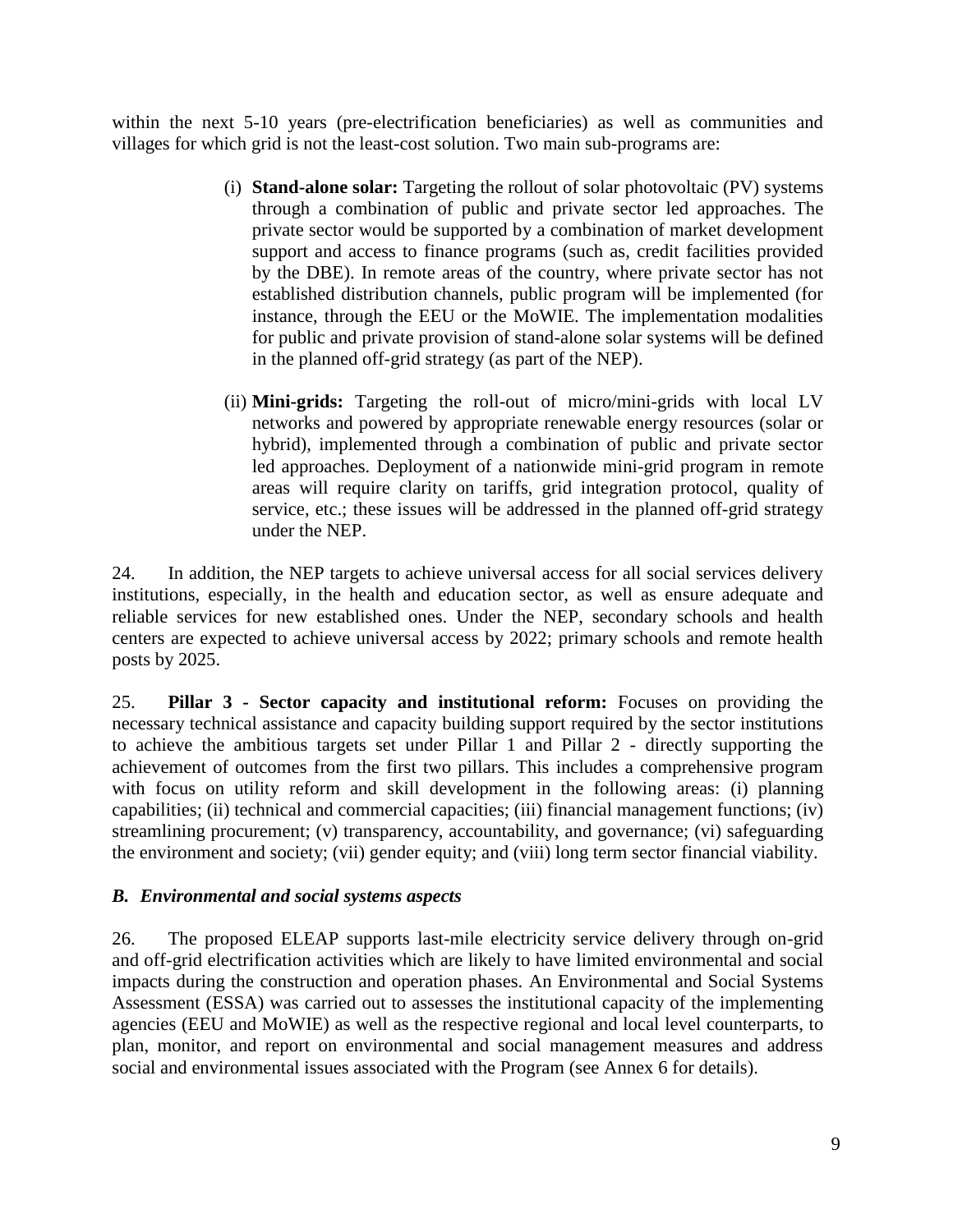27. Both positive and negative impacts could result from the Program activities. The environmental and social benefits will be derived from substitution of hydrocarbon based fuels (e.g. kerosene) of electricity for household and business electricity sources and increased reliance on renewable energy sources and access to electricity. However, poor planning and implementation of the proposed ELEAP could adversely affect the biophysical and social environment, on which the population relies. The potential adverse environmental and social impacts of the Program are likely to be associated with construction and rehabilitation of MV and LV distribution lines, upgrade of substations, installation of transformers, construction of mini-grids, and disposal and replacement of spent lead-acid batteries from stand-alone solar systems. The potential adverse social impacts are likely to be associated with land acquisition for mini-grids and possible acquisition of way leaves (rights of way) for MV and LV distribution lines. The anticipated impacts of the proposed ELEAP are expected to be minimum and most of them may stem from ground disturbance due to vegetation clearance and excavation/digging for pole erection; masonry activities to reinforce the electric pole; onsite concrete mixing; transportation and distribution of solar systems; installation of equipment; and waste management within and around the core activities area. These are also not anticipated to be of large-scale but could affect individual Program Affected Persons (PAPs) that may lose assets, including, structures, crops and trees, and the use of portions of their land. It is anticipated that most of the adverse effects, associated with the construction and operation will be reversible in nature and there are no impacts that will lead to irreversible negative permanent change.

28. The overall risk rating for the environmental and social safeguards under this Program is rated 'moderate', reflecting primarily the lack of technical personnel, knowledge, budget and other facilities for overall safeguards management, particularly at the local and regional levels of EEU and Regional Energy Bureaus (REBs). The ESSA has identified the key measures to help the implementing agencies overcoming gaps related to environment, social, and safety aspects and improvements of the implementing agencies system on safeguards management. To mitigate the risks and weaknesses noted, carefully selected actions as shown in the Program Action Plan and DLIs seek to address these challenges.

29. Activities that could have significant adverse impacts, are sensitive, diverse, irreversible or unprecedented on the environment, and/or affected people are not eligible for ELEAP financing, and are excluded from the Program. Screening of risk will be part of the implementation of the ESMS for which training will be provided. The draft ESSA was disclosed in country and at the Bank's external website on June 23, 2017. Public consultations on the draft ESSA took place on July 6, 2017. Following incorporation of the feedback received, the revised ESSA was disclosed at the Bank's external website on August 22, 2017.

30. **Grievance redress:** Communities and individuals who believe that they are adversely affected because of a Bank supported PforR operation, as defined by the applicable policy and procedures, may submit complaints to the existing program grievance redress mechanism or the Bank's Grievance Redress Service (GRS). The GRS ensures that complaints received are promptly reviewed in order to address pertinent concerns. Affected communities and individuals may submit their complaint to the Bank's independent Inspection Panel which determines whether harm occurred, or could occur, because of Bank's non-compliance with its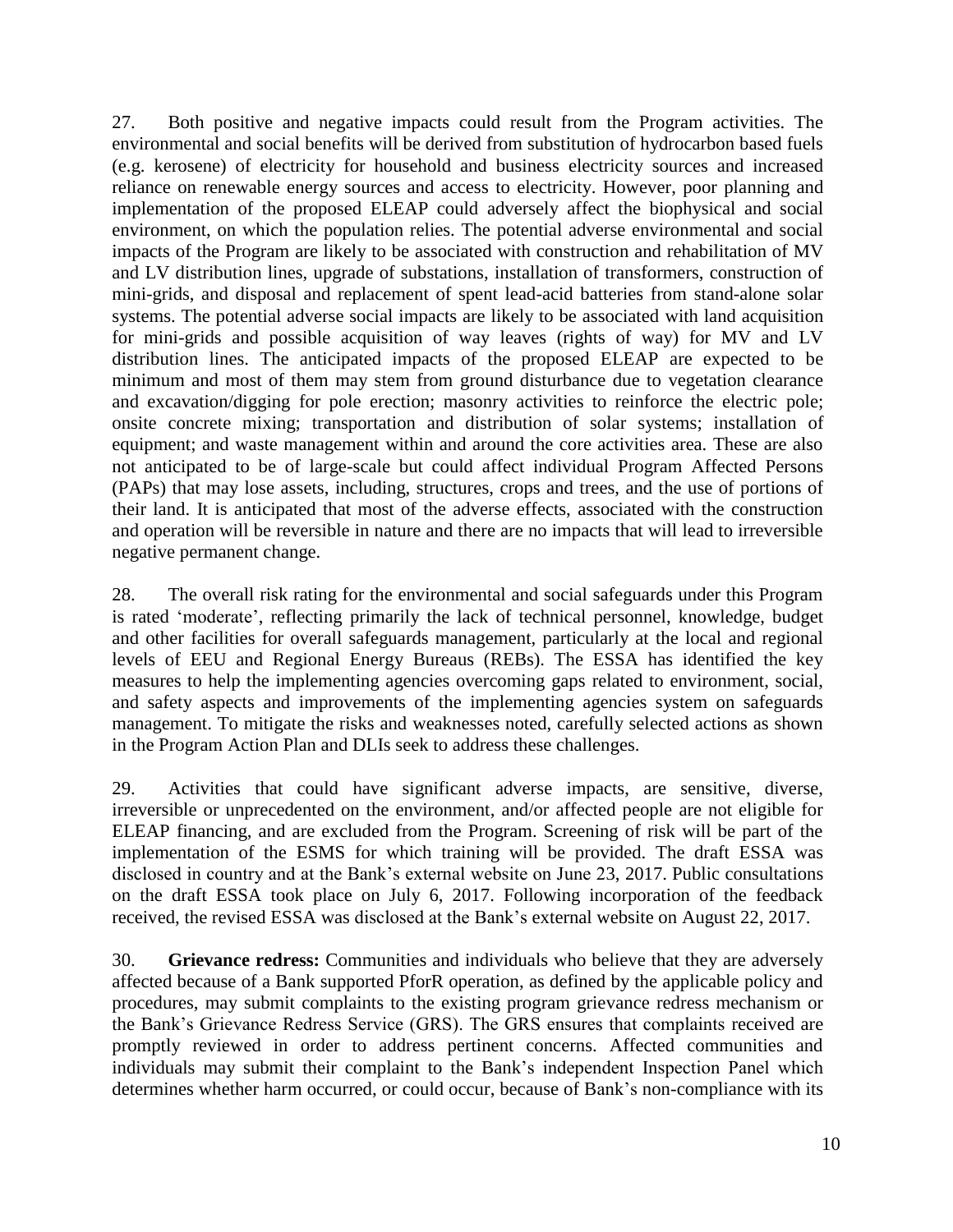policies and procedures. Complaints may be submitted at any time after concerns have been brought directly to the Bank's attention, and Bank Management has been given an opportunity to respond. For information on how to submit complaints to the Bank's corporate Grievance Redress Service (GRS), please visit [http://www.worldbank.org/GRS.](http://www.worldbank.org/GRM) For information on how to submit complaints to the World Bank Inspection Panel, please visit [www.inspectionpanel.org.](http://www.inspectionpanel.org/)

#### II. **Program financing**

| USD 250,000,000.00 |       |
|--------------------|-------|
| Source:            | \$m.) |
| Borrower/Recipient | 247.5 |
| <b>IDA</b>         | 375.0 |
| Others             | 54.0  |
| Total              | 676.5 |

#### III. **Contact point World Bank**

Contact: Rahul Kitchlu Title: Senior Energy Specialist Tel: +251-11-517-6135 Email: [rkitchlu@worldbank.org](mailto:rkitchlu@worldbank.org)

Contact: Karen Bazex Title: Senior Energy Specialist Tel: +1-202-473-3079 Email: [kbazex@worldbank.org](mailto:kbazex@worldbank.org)

## **Borrower/Client/Recipient**

Contact: Fisseha Aberra Title: Director, International Financial Corporation Directorate Tel: 251-11-111-3247 Email: [faberrak@gmail.com](mailto:faberrak@gmail.com)

## **Implementing Agencies**

Contact: Wondimu Tekle (MoWIE) Title: State Minister Tel: 251-11-662-5506 Email: [w\\_tekle@yahoo.com](mailto:w_tekle@yahoo.com)

#### IV. **For more information contact:**

The InfoShop The World Bank 1818 H Street, NW Washington, D.C. 20433 Telephone: (202) 458-4500 Fax: (202) 522-1500